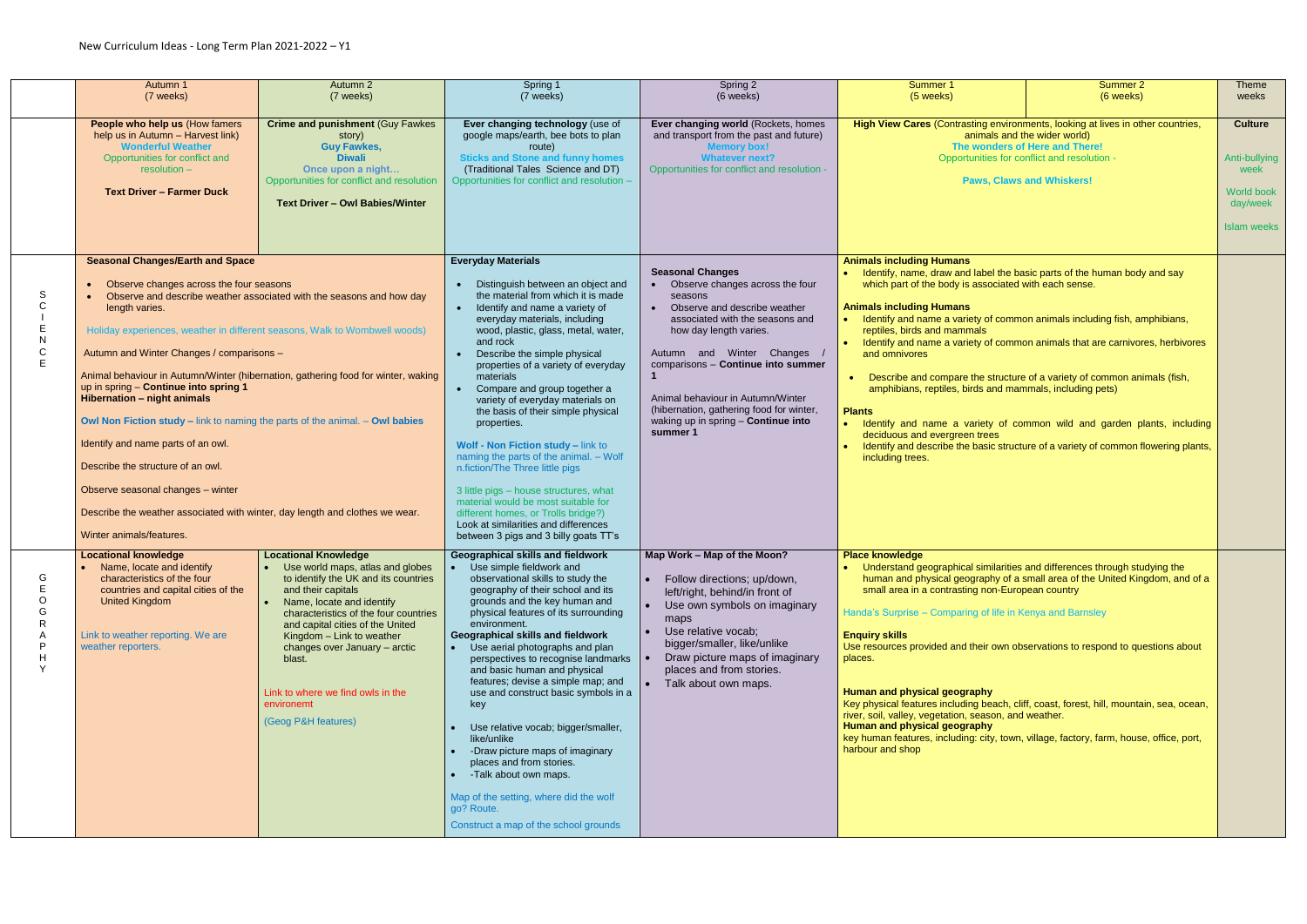|                                                                                                                                                                                                                                                                                                                                                                                                                                           |                                                                                                                                                                                                                                                                                                                                                                                                                                                                                                                                                                                                                                                                                                                                                                                                                                                                                                                                                                                           | Map of wombwell high street.                                                                                                                                            |                                                                                                                                                                                                                                                                                                                                                                                                                                                                                                                                                                                                                                                                                                                                                                                                                                                                                                                                                                 |                                                                                                                                                                                                                                                                                                                                                                                                                                                                                                                                                                                                                                                                                                                                                                                                                                                                                        |
|-------------------------------------------------------------------------------------------------------------------------------------------------------------------------------------------------------------------------------------------------------------------------------------------------------------------------------------------------------------------------------------------------------------------------------------------|-------------------------------------------------------------------------------------------------------------------------------------------------------------------------------------------------------------------------------------------------------------------------------------------------------------------------------------------------------------------------------------------------------------------------------------------------------------------------------------------------------------------------------------------------------------------------------------------------------------------------------------------------------------------------------------------------------------------------------------------------------------------------------------------------------------------------------------------------------------------------------------------------------------------------------------------------------------------------------------------|-------------------------------------------------------------------------------------------------------------------------------------------------------------------------|-----------------------------------------------------------------------------------------------------------------------------------------------------------------------------------------------------------------------------------------------------------------------------------------------------------------------------------------------------------------------------------------------------------------------------------------------------------------------------------------------------------------------------------------------------------------------------------------------------------------------------------------------------------------------------------------------------------------------------------------------------------------------------------------------------------------------------------------------------------------------------------------------------------------------------------------------------------------|----------------------------------------------------------------------------------------------------------------------------------------------------------------------------------------------------------------------------------------------------------------------------------------------------------------------------------------------------------------------------------------------------------------------------------------------------------------------------------------------------------------------------------------------------------------------------------------------------------------------------------------------------------------------------------------------------------------------------------------------------------------------------------------------------------------------------------------------------------------------------------------|
|                                                                                                                                                                                                                                                                                                                                                                                                                                           | <b>History</b><br>$\bullet$<br>$\bullet$<br>$\bullet$<br><b>Historical Enquiry</b><br>Begin to find answers to simple<br>questions about the past from<br>historical sources.<br><b>Historical interpretation</b><br>Identify different ways in which the past<br>is represented; look at books and listen<br>to stories.<br>Use stories to encourage children to<br>distinguish between fact and fiction<br>Compare adults talking about the past<br>- how reliable are their memories?<br>Hook into the topic through use of<br>artefacts?<br><b>Historical knowledge and</b><br>understanding<br>Find out some facts about people<br>long ago.<br>Find some facts about events that<br>happened long ago.<br>Say why people may have acted<br>as they did.<br>significant historical events, people<br>and places in their own locality.<br>events beyond living memory that<br>are significant nationally or globally<br><b>Guy Fawkes - Gunpower plot</b><br>Remembrance - Poppy Day |                                                                                                                                                                         | • Significant historical events, people<br>and places in their own locality.<br>Changes in homes<br>events beyond living memory that are<br>significant nationally or globally<br><b>Neil Armstrong</b><br>Changes within living memory. Where<br>appropriate, these should be used to<br>reveal aspects of change in national<br>life.<br>Homes and transport changes<br>The lives of significant individuals in<br>the past who have contributed to<br>national and international<br>achievements. Some should be used<br>to compare aspects of life in different<br>periods.<br>My life, your life? Your imaginative future?<br><b>Neil Armstrong.</b><br>Mae Jemison? - ties in with international<br>women's day $-8$ <sup>th</sup> March<br><b>Historical knowledge and</b><br>understanding<br>Find out some facts about people<br>long ago.<br>Find some facts about events that<br>happened long ago.<br>Say why people may have acted as<br>they did. | <b>Chronological understanding</b><br>Show awareness of the distinction bety<br>other people's lives.<br>Sequence events in their own lives<br>Match objects to people of different age<br>distinctly different periods of time<br>Use everyday terms about the passing<br><b>Historical knowledge and understanding</b><br>Recognise the difference between past<br>lives                                                                                                                                                                                                                                                                                                                                                                                                                                                                                                             |
| Practicing Formal elements of art -<br>shape, line and colour.<br>Shape - Abstract compositions<br>(inspired by Beatriz Milhazes)<br>Line: Exploring line<br>Line - Making waves<br>$\bullet$<br>Colour - Making colour<br>$\bullet$<br><b>Additional art links:</b><br>Autumn leaves - collected from walk<br>use in art - collage<br>Autumn colours - shades of Autumn<br><b>Experiment with mixing different</b><br>shades of 1 colour | Developing Art and Design skills -<br>Introduction to a sketchbook<br>Learning about the artist $-$<br>Louis Wain<br>Painting - colour mixing<br>Craft - Printing (linked to Guy<br>Fawkes)<br>Drawing - Experimenting with<br>media<br>Designing - Lego printing<br><b>Additional art links:</b><br>Bonfire artwork/Collage - Mixed Media<br>Poppy collage - Flanders field - wash<br>background, experiment with texture<br>and scrunching to create poppies.                                                                                                                                                                                                                                                                                                                                                                                                                                                                                                                           | textured piece of work.<br>Making colours lighter and darker<br><b>Additional art links:</b><br>3D house for the pigs (Parent workhop)<br>Drawing an imaginary creature |                                                                                                                                                                                                                                                                                                                                                                                                                                                                                                                                                                                                                                                                                                                                                                                                                                                                                                                                                                 | Sculptures and collages -<br>Linked to living things. Sculpting 3D forms u<br>materials<br>Etching patterns in to clay<br>$\bullet$<br>Creating original artwork based on<br>Create a large piece of art<br>$\bullet$<br>Looking at the artwork of people fr<br>Animal print creating pattern Masks.<br>Animal Print pattern - effect large collage                                                                                                                                                                                                                                                                                                                                                                                                                                                                                                                                    |
|                                                                                                                                                                                                                                                                                                                                                                                                                                           |                                                                                                                                                                                                                                                                                                                                                                                                                                                                                                                                                                                                                                                                                                                                                                                                                                                                                                                                                                                           |                                                                                                                                                                         | Use a wide vocabulary of everyday historical terms                                                                                                                                                                                                                                                                                                                                                                                                                                                                                                                                                                                                                                                                                                                                                                                                                                                                                                              | Understand some of the ways in which we find out about the past, and identify different ways which it is represented.<br>Develop an awareness of the past using common words and phrases relating to the passing of time.<br>Know where the people and events they study fit within a chronological framework and identify similarities and differences between ways of life in d<br>Ask and answer questions, choosing and using parts of stories and other sources to show that they know and understand key features of events.<br>Creating landscapes using different media -<br>Linked to seaside. Exploring great art to inspire a seaside themed collage and a<br>Creating textures and mixing colours<br>Compare similarities and differences between artwork<br>Making connections between artist work and their own.<br>Sketching artefacts from the past - charcoal, pencil |

## of life in different periods. ction between present and past in their own and I lives ferent ages Sequence 3 or 4 artefacts from ime e passing of time. Recognise the difference between past and present in their own and others' D forms using clay, newspaper and natural based on given themes people from around the world. collage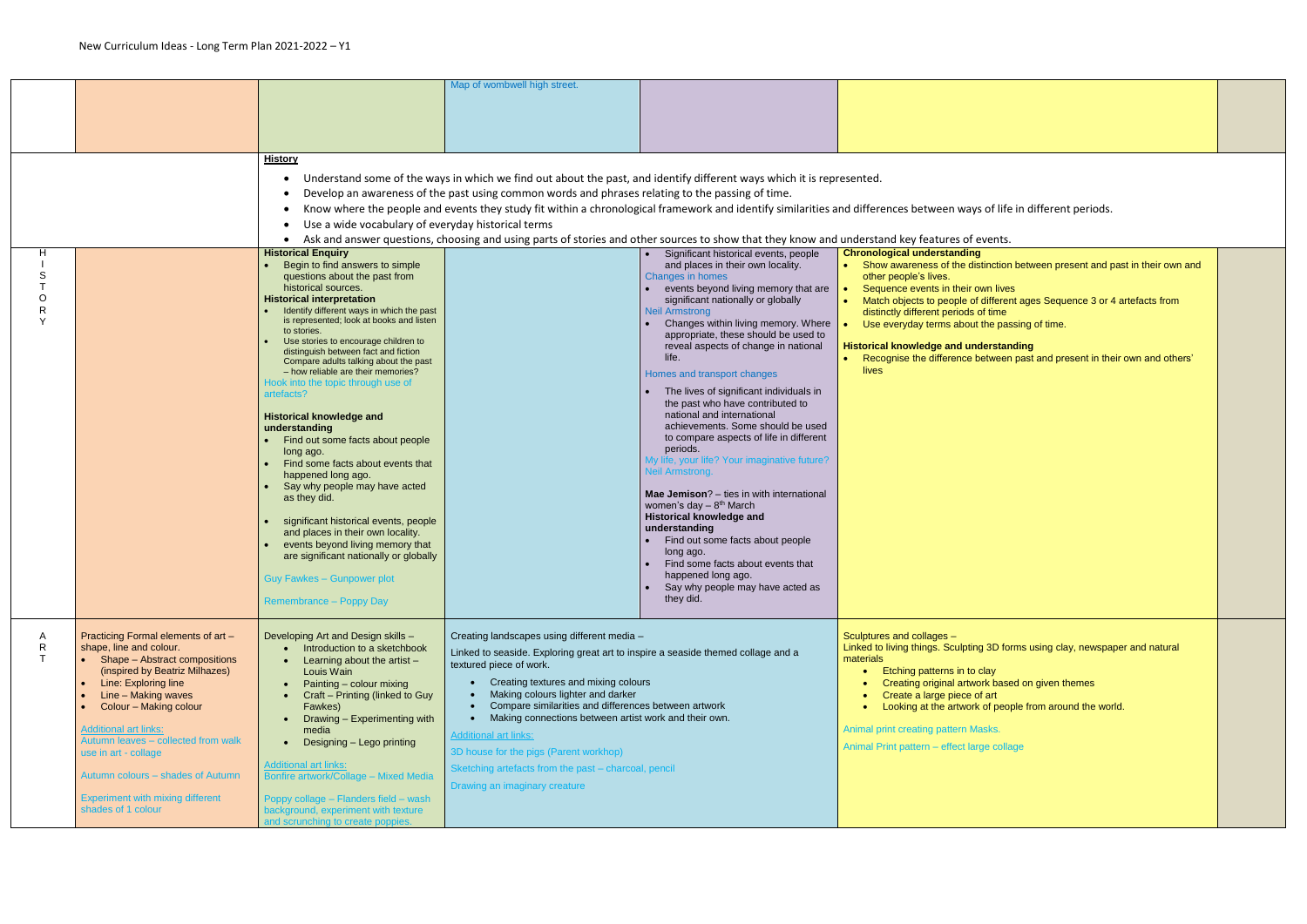|                                                |                                                                                                                                                                                                                                                                                                                                                                                                                                                                                                                      | <b>Christmas Calendar -</b><br>Threading/Sewing - link to autumn<br>animal/firework<br><b>Weaving Christmas card</b>                                                                                                                                                                                                                                                                                                                                                                                                           |                                                                                                                                                                                                                                                                                                                                                                                                                                     |                                                                                                                                                                                                                                                                                                                                                                                                                 |                                                                                                                                                                                                                                                                                                                                                                                                                                                                                                                                                                              |                                                                                                   |
|------------------------------------------------|----------------------------------------------------------------------------------------------------------------------------------------------------------------------------------------------------------------------------------------------------------------------------------------------------------------------------------------------------------------------------------------------------------------------------------------------------------------------------------------------------------------------|--------------------------------------------------------------------------------------------------------------------------------------------------------------------------------------------------------------------------------------------------------------------------------------------------------------------------------------------------------------------------------------------------------------------------------------------------------------------------------------------------------------------------------|-------------------------------------------------------------------------------------------------------------------------------------------------------------------------------------------------------------------------------------------------------------------------------------------------------------------------------------------------------------------------------------------------------------------------------------|-----------------------------------------------------------------------------------------------------------------------------------------------------------------------------------------------------------------------------------------------------------------------------------------------------------------------------------------------------------------------------------------------------------------|------------------------------------------------------------------------------------------------------------------------------------------------------------------------------------------------------------------------------------------------------------------------------------------------------------------------------------------------------------------------------------------------------------------------------------------------------------------------------------------------------------------------------------------------------------------------------|---------------------------------------------------------------------------------------------------|
| M<br>S                                         | <b>Weaved in through using Charanga</b><br>Play tuned and untuned instruments musically<br>How to contribute to the life of the                                                                                                                                                                                                                                                                                                                                                                                      | Use their voices expressively and creatively by singing songs and speaking chants and rhymes<br>Listen with concentration and understanding to a range of high-quality live and recorded music<br>Experiment with, create, select and combine sounds using the inter-related dimensions of music.<br>To recognise what they like and dislike.                                                                                                                                                                                  | The importance of and how to maintain                                                                                                                                                                                                                                                                                                                                                                                               | About the process of growing young to                                                                                                                                                                                                                                                                                                                                                                           | About the role money plays in their lives including how to manage their money,                                                                                                                                                                                                                                                                                                                                                                                                                                                                                               | To                                                                                                |
| $\boldsymbol{\mathsf{H}}$<br>$\mathsf S$<br>E. | classroom.<br>Positive use of technology - class blog<br>To help construct and agree to follow<br>group and class rules. Understand<br>how to keep these rules.<br>Talk about the acceptable use policy<br>and what it means. Ask the children to<br>contribute their ideas. Appropriate<br>behaviour in gaming and online<br>communities.<br>To listen to other people and play and<br>work cooperatively (including<br>strategies to solve simple arguments<br>throughout negotiation)<br>Lola Lion - Circle time. | How to make real informed choices<br>that improve their physical and<br>emotional health.<br>To recognise that choices can have<br>good and not so good consequences.<br>About good and not so good feelings, a<br>vocabulary to describe feelings to<br>others and simple strategies for<br>managing feelings.<br>That there are different types of<br>teasing and bullying and that these are<br>wrong and unacceptable<br>To recognise how their behaviour<br>affects other people.<br>Anti-bullying week<br>Cyberbullying. | personal hygiene.<br>What constitutes a healthy lifestyle<br>including the benefits of physical<br>activity, rest, healthy eating and dental<br>health.<br>How some disease are spread and can<br>be controlled and the responsibility they<br>have for their own health and that of<br>others.<br>Screen time, no technology in bedroom<br>or before bed. Mix of being online<br>games/outdoor play.<br><b>Health of ourselves</b> | old and how people's needs change.<br>Age appropriate sites and games for their<br>age. Discuss that what older siblings and<br>parents play may not always be<br>appropriate for them.<br>To communicate their feelings to others.<br>To recognise how others show feelings<br>and how to respond. Understand that<br>feelings are the same on and off line. E.g.<br>in Cyberbullying, unkind on online games. | keep it safe, choices about spending money and what influences these choices<br>The difference between secrets and surprise and the importance of not keeping<br>adults secrets only surprises<br>That people and other living things have needs and that they have responsibilities<br>to meet them (including being able to take turns, share and understand the need<br>to return thing that have been borrowed)<br>Positive examples in games - managing resources n games (eg Minecraft)<br>Highlight how easily children can be tricked into in App or game purchases. | recognise<br>what is fair<br>and unfair,<br>kind and<br>unkind and<br>what is right<br>and wrong. |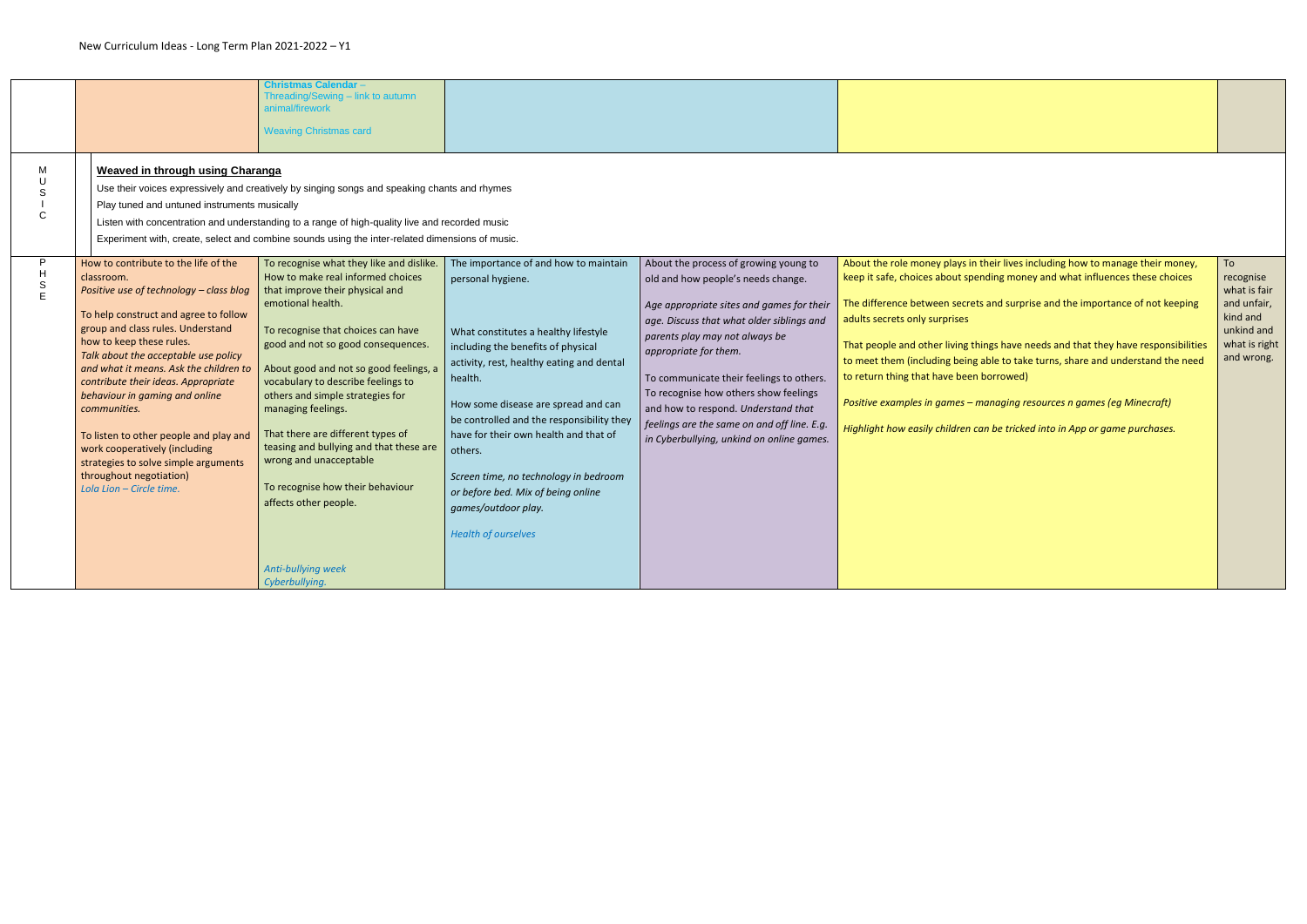| <b>PE</b>                          | <b>Dance</b>                                                                                                                                                                                                                                                                                                                                                                                                                                                                                                                                                                                                                                                                                                                                                                               |  |
|------------------------------------|--------------------------------------------------------------------------------------------------------------------------------------------------------------------------------------------------------------------------------------------------------------------------------------------------------------------------------------------------------------------------------------------------------------------------------------------------------------------------------------------------------------------------------------------------------------------------------------------------------------------------------------------------------------------------------------------------------------------------------------------------------------------------------------------|--|
| Dance<br>Games<br>Gym<br>Athletics | Copy and explore basic movements and body patterns<br>$\bullet$<br>Remember simple movements and dance steps<br>Respond to range of stimuli.<br>$\bullet$<br>Change direction during travelling moves.<br>$\bullet$<br>Link moves together.<br>$\bullet$<br>Link travelling moves that change direction and level.<br>$\bullet$<br>Use a variety of moves.<br>$\bullet$<br>Explore basic body patterns and movements to music.<br>$\bullet$<br>Use a variety of moves that change speed and direction.<br>$\bullet$<br>Link together dance moves with gestures and changing direction in time to music.<br>$\bullet$<br>Practise starting movements from different positions.<br>$\bullet$<br>Complete an obstacle course with control Comment on own and others performance.<br>$\bullet$ |  |
|                                    | <b>Evaluation</b>                                                                                                                                                                                                                                                                                                                                                                                                                                                                                                                                                                                                                                                                                                                                                                          |  |
|                                    | Begin to discuss their performance relative to others (what was the same what was different?)                                                                                                                                                                                                                                                                                                                                                                                                                                                                                                                                                                                                                                                                                              |  |
|                                    | <b>Healthy Lifestyle</b><br>Know it is important to warm up before exercise.<br>$\bullet$<br>Be able to follow instructions/ rules to stay safe.                                                                                                                                                                                                                                                                                                                                                                                                                                                                                                                                                                                                                                           |  |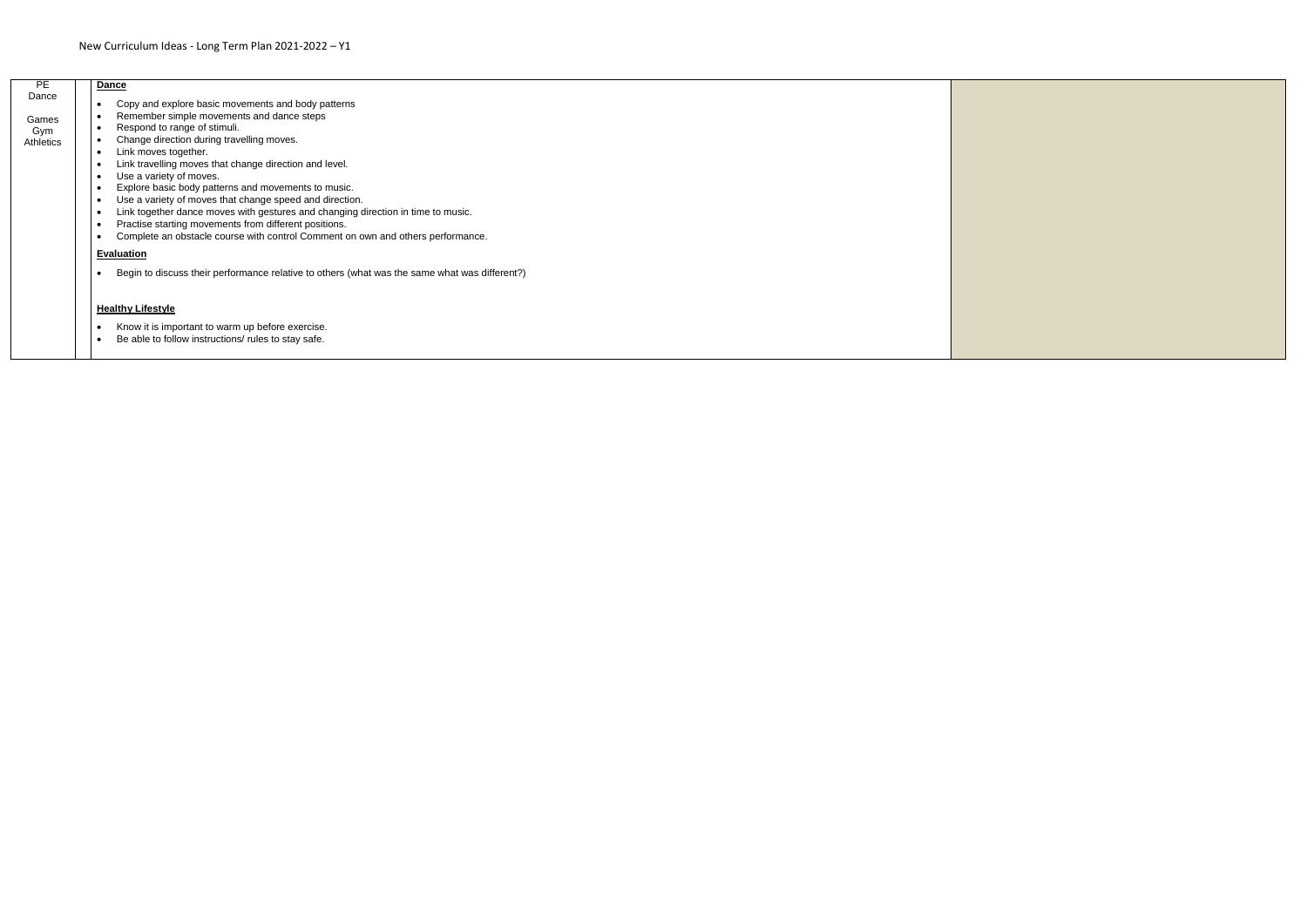D T

| <b>Design</b><br>Design purposeful, functional,<br>appealing products for themselves<br>and other users based on design<br>criteria<br><b>Weather Mobiles - designed and</b><br>made in parent workshop<br>Generate, develop, model and<br>communicate their ideas through<br>talking, drawing, templates, mock-<br>ups and, where appropriate,<br>information and communication<br>technology<br><b>Make</b><br>Select from and use a range of<br>tools and equipment to perform<br>practical tasks [for example, | <b>Design</b><br>Design purposeful, functional,<br>$\bullet$<br>appealing products for themselves<br>and other users based on design<br>criteria<br>Anti bullying week - Friendship<br><b>biscuits</b><br>Generate, develop, model and<br>communicate their ideas through<br>talking, drawing, templates, mock-<br>ups and, where appropriate,<br>information and communication<br>technology<br><b>Make</b><br>Select from and use a range of<br>tools and equipment to perform<br>practical tasks [for example,                                            | <b>Design</b><br>Design purposeful, functional,<br>appealing products for themselves<br>and other users based on design<br>criteria<br>Generate, develop, model and<br>communicate their ideas through<br>talking, drawing, templates, mock-<br>ups and, where appropriate,<br>information and communication<br>technology<br>Plan and design prior to making with<br>parents.<br>Make<br>Select from and use a range of tools<br>and equipment to perform practical<br>tasks [for example, cutting, shaping,                                                                                                                                                                                | <b>Design</b><br>Design purposeful, functional,<br>appealing products for themselves<br>and other users based on design<br>criteria<br>Generate, develop, model and<br>communicate their ideas through<br>talking, drawing, templates, mock-ups<br>and, where appropriate, information<br>and communication technology<br><b>Make</b><br>Select from and use a range of tools<br>and equipment to perform practical<br>tasks [for example, cutting, shaping,<br>joining and finishing]<br>Select from and use a wide range of<br>materials and components, including                                                                                                                        | <b>Food Technology</b><br>Use the basic principles of a healthy<br>Understand where food comes from.<br>$\bullet$<br>Fruit Kebabs - linked to healthy livin<br><b>Design and make an Animal moving</b><br><b>Summer 1</b><br>Fruit kebabs - design, make and evalu<br>(Healthy eating) |
|--------------------------------------------------------------------------------------------------------------------------------------------------------------------------------------------------------------------------------------------------------------------------------------------------------------------------------------------------------------------------------------------------------------------------------------------------------------------------------------------------------------------|--------------------------------------------------------------------------------------------------------------------------------------------------------------------------------------------------------------------------------------------------------------------------------------------------------------------------------------------------------------------------------------------------------------------------------------------------------------------------------------------------------------------------------------------------------------|----------------------------------------------------------------------------------------------------------------------------------------------------------------------------------------------------------------------------------------------------------------------------------------------------------------------------------------------------------------------------------------------------------------------------------------------------------------------------------------------------------------------------------------------------------------------------------------------------------------------------------------------------------------------------------------------|---------------------------------------------------------------------------------------------------------------------------------------------------------------------------------------------------------------------------------------------------------------------------------------------------------------------------------------------------------------------------------------------------------------------------------------------------------------------------------------------------------------------------------------------------------------------------------------------------------------------------------------------------------------------------------------------|----------------------------------------------------------------------------------------------------------------------------------------------------------------------------------------------------------------------------------------------------------------------------------------|
| cutting, shaping, joining and<br>finishing<br>Select from and use a wide range<br>of materials and components,<br>including construction materials,<br>textiles and ingredients, according<br>to their characteristics<br>Autumn 1<br>Design and make a weather mobile.<br>(Link to Science and Geography)                                                                                                                                                                                                         | cutting, shaping, joining and<br>finishing]<br>Select from and use a wide range<br>of materials and components,<br>including construction materials,<br>textiles and ingredients, according<br>to their characteristics<br>Sewing/threading - Christmas<br>Calendars - Autumn themed.<br><b>Autumn 2</b><br>Design and make a friendship biscuit<br>for your secret friend. (Link to PHSE)<br><b>Threading Christmas Calendars,</b><br>design first.<br>Make label for reindeer food - cut<br>and hole punch. Mix the ingredients.<br>Wrap in Christmas bag. | joining and finishing]<br>Select from and use a wide range of<br>materials and components, including<br>construction materials, textiles and<br>ingredients, according to their<br>characteristics<br><b>PARENT WORKSHOP</b><br>Plan and design a home from junk<br>modelling.<br><b>Evaluate</b><br>Explore and evaluate a range of<br>existing products<br>Evaluate their ideas and products<br>against design criteria<br><b>Technical knowledge</b><br>Build structures, exploring how they<br>can be made stronger, stiffer and<br>more stable<br><b>Spring 1</b><br>Plan and design a home for the 3 Little<br><b>Pigs</b><br>Build in Parent workshop out of a<br>range of materials. | construction materials, textiles and<br>ingredients, according to their<br>characteristics<br><b>Evaluate</b><br>Explore and evaluate a range of<br>existing products<br>Create a moving habitat scene at<br>home<br>Evaluate their ideas and products<br>against design criteria<br><b>Technical knowledge</b><br>Build structures, exploring how they<br>can be made stronger, stiffer and<br>more stable<br><b>Build a model rocket structure</b><br>Design and make a moving vehicle -<br>past or present.<br><b>Spring 2</b><br>Design and make a moving vehicle -<br>past or present - link to model rocket<br>structures.<br>Design and make a musical instrument<br>- home learning | <b>Summer 2</b><br>Design and make an Animal moving pi                                                                                                                                                                                                                                 |

 Use the basic principles of a healthy and varied diet to prepare dishes **hy living week Design and moving picture** *<u>evaluate</u>* **Design and make an Animal moving picture – Link ICT**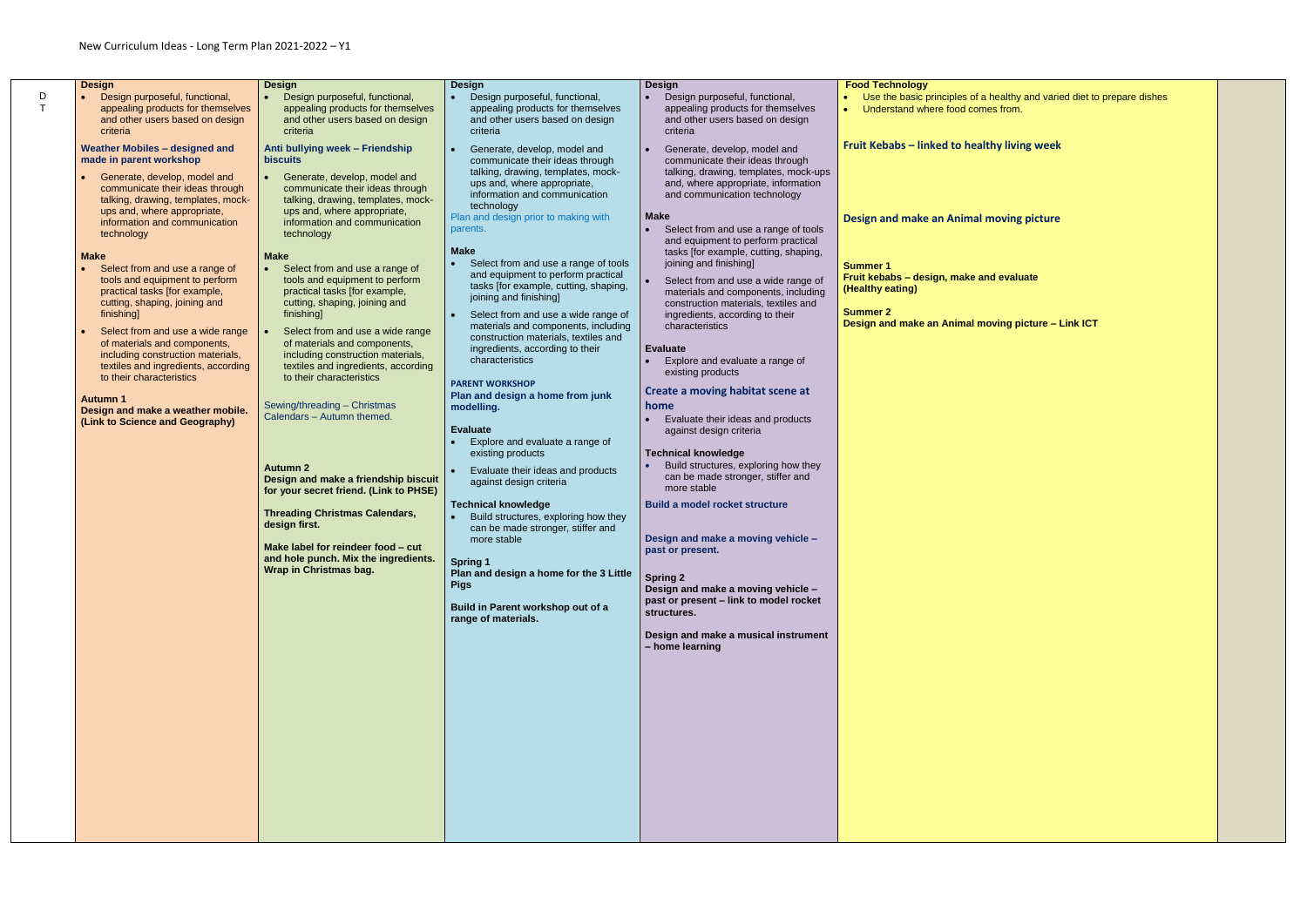|                                                                               | <b>Computing Opportunities</b>                                                                                                                                                                                                                                                                                                                                                                                                                                                                                                                                                                                                                        |                                                                                                                                                                                                                                                                                                                                                                                                                                                                                      |                                                                                                                                                                                                                                                                                                                                                                                                                                                                                                                                                                                                                                                                                                                                                                                                                                                                                                                                                                                                                                                                                                                                                                                                                                                                                                                                                                        |                                                                                                                                                                                                                                                                                                                                                                              |                                                                                                                                                                                                                                                                                                                                                                                                                                                                                                                                                                                                                                                                                                                                                                                                                                                                                                                    |
|-------------------------------------------------------------------------------|-------------------------------------------------------------------------------------------------------------------------------------------------------------------------------------------------------------------------------------------------------------------------------------------------------------------------------------------------------------------------------------------------------------------------------------------------------------------------------------------------------------------------------------------------------------------------------------------------------------------------------------------------------|--------------------------------------------------------------------------------------------------------------------------------------------------------------------------------------------------------------------------------------------------------------------------------------------------------------------------------------------------------------------------------------------------------------------------------------------------------------------------------------|------------------------------------------------------------------------------------------------------------------------------------------------------------------------------------------------------------------------------------------------------------------------------------------------------------------------------------------------------------------------------------------------------------------------------------------------------------------------------------------------------------------------------------------------------------------------------------------------------------------------------------------------------------------------------------------------------------------------------------------------------------------------------------------------------------------------------------------------------------------------------------------------------------------------------------------------------------------------------------------------------------------------------------------------------------------------------------------------------------------------------------------------------------------------------------------------------------------------------------------------------------------------------------------------------------------------------------------------------------------------|------------------------------------------------------------------------------------------------------------------------------------------------------------------------------------------------------------------------------------------------------------------------------------------------------------------------------------------------------------------------------|--------------------------------------------------------------------------------------------------------------------------------------------------------------------------------------------------------------------------------------------------------------------------------------------------------------------------------------------------------------------------------------------------------------------------------------------------------------------------------------------------------------------------------------------------------------------------------------------------------------------------------------------------------------------------------------------------------------------------------------------------------------------------------------------------------------------------------------------------------------------------------------------------------------------|
| $\bullet$<br>$\mathsf{C}$<br>$\circ$<br>M<br>P<br>$\mathsf{N}$<br>G<br>chair. | $\Box$ use logical reasoning to predict the behaviour of simple programs<br>□ recognise common uses of information technology beyond school<br>Use technology safely and<br>respectfully, keeping personal<br>information private; identify<br>where to go for help and<br>support when they have<br>concerns about content or<br>contact on the internet or other<br>online technologies.<br>Children understand what is meant<br>by technology and can identify a<br>variety of examples both in and out<br>of school. They can make a<br>distinction between objects that<br>use modern technology and those<br>that do not e.g. a microwave vs. a | □ use technology purposefully to create, organise, store, manipulate and retrieve digital content<br>Recognise common uses of<br>information technology beyond<br>school.<br>Children understand the importance<br>of keeping information, such as<br>their usernames and passwords,<br>private and actively demonstrate<br>this in lessons. Children take<br>ownership of their work and save<br>this in their own private space such<br>as their My Work folder on Purple<br>Mash. | Use technology purposefully to<br>create, organise, store,<br>manipulate and retrieve digital<br>content.<br>Children are able to sort, collate, edit<br>and store simple digital content e.g.<br>children can name, save and retrieve<br>their work and follow simple<br>instructions to access online<br>resources, use Purple Mash 2Quiz<br>example (sorting shapes), 2Code<br>design mode (manipulating<br>backgrounds) or using pictogram<br>software such as 2Count.                                                                                                                                                                                                                                                                                                                                                                                                                                                                                                                                                                                                                                                                                                                                                                                                                                                                                             | Use logical reasoning to predict<br>the behaviour of simple programs<br>When looking at a program, children<br>can read code one line at a time and<br>make good attempts to envision the<br>bigger picture of the overall effect of<br>the program. Children can, for<br>example, interpret where the turtle in<br>2Go challenges will end up at the end<br>of the program. | I use technology safely and respectfully, keeping personal information private; identify where to go for help and support when they have concerns about content or contact on the internet or other online technologies<br>Understand what algorithms are; how they are implement<br>programs on digital devices; and that programs execut<br>precise and unambiguous instructions.<br>Children understand that an algorithm is a set of instructior<br>a problem or achieve an objective. They know that an algo<br>a computer is called a program.<br>Create and debug simple programs<br>Children can work out what is wrong with a simple algorithr<br>are out of order, e.g. The Wrong Sandwich in Purple Mash<br>their own simple algorithm, e.g. Colouring in a Bird activity.<br>that an unexpected outcome is due to the code they have o<br>make logical attempts to fix the code, e.g. Bubbles activity |
| $\mathsf{R}$<br>$\mathsf E$<br>AT1<br>AT2<br>AT1<br>is special.<br><u>AT2</u> | <b>CHRISTIANITY</b><br>Question 1 linked to Christianity (Sacred Books)<br>from them that they have heard.<br>I can know that the Bible is a special book to Christians.<br>I can talk about how I feel when listening to a story from the Bible.<br>Question 4 - Linked to Christianity (Festivals and families)<br>religion, and to themselves.<br>I can share a special time of my own.                                                                                                                                                                                                                                                            | Pupils will learn to name some of the special books and talk about the stories<br>I can retell a story/some stories from the bible (Moses, Jesus, Samuel)<br>Pupils learn to name celebrations and festivals that are special to each<br>I can identify a time which is special for Christians and suggest why this time<br>I can respond sensitively to the feelings Christians have at special times.                                                                              | <b>ISLAM</b><br>Question 1 linked to Islam (Sacred Books)<br>them that they have heard.<br>AT1<br>I understand why the Quran is a special book.<br>I can recognise what the Quran looks like.<br>I can listen to and discuss stories from the Quran (The prophet Muhammad)<br>AT2<br>I can talk about a book that is special to me.<br>I can ask questions to find out about why a book is special to someone else.<br>Question 2 - Linked to Islam (Local places of Worship, objects, artefacts,<br>signs and symbols, sacred sites and pilgrimages)<br>Pupils learn about places of worship, what they are like, and how special they are,<br>and the objects and artefacts associated with them. Religious places where<br>religious people love to go and remember, and think of their own favourite places.<br><u>AT1</u><br>I can recognise that a mosque is a Muslim Holy building.<br>I understand that a Mosque is a special place for Muslim worship.<br><u>AT2</u><br>I can suggest a reason why praying daily matters to Muslims. (use a prayer mat<br>and look at the organisation of the home)<br>Question 4 - Linked to Islam (Festivals and families)<br>Pupils learn to name celebrations and festivals that are special to each religion,<br>and to themselves.<br>AT1<br>I understand why special days are celebrated.<br>Ramadan - Fasting months. | Pupils will learn to name some of the special books and talk about the stories from                                                                                                                                                                                                                                                                                          | <b>CHRISTIANITY</b><br>Question 2 - Linked to Christianity (Local places of Worshi<br>artefacts, signs and symbols, sacred sites and pilgrimages)<br>Pupils learn about places of worship, what they are like, and ho<br>are, and the objects and artefacts associated with them. Relig<br>where religious people love to go and remember, and think of t<br>favourite places.<br>AT1<br>I can identify a Christian place of worship, as a place which is<br>Christians and suggest some reasons why it is an important plo<br><b>AT2</b><br>I can respond sensitively to the feelings Christians have in a C<br>worship by thinking about a special place of my own.                                                                                                                                                                                                                                              |

| on the internet or other online technologies                                                                                                                                                                                                                                                                                                                                                               |  |
|------------------------------------------------------------------------------------------------------------------------------------------------------------------------------------------------------------------------------------------------------------------------------------------------------------------------------------------------------------------------------------------------------------|--|
| Understand what algorithms are; how they are implemented as<br>programs on digital devices; and that programs execute by following<br>precise and unambiguous instructions.                                                                                                                                                                                                                                |  |
| Children understand that an algorithm is a set of instructions used to solve<br>a problem or achieve an objective. They know that an algorithm written for<br>a computer is called a program.                                                                                                                                                                                                              |  |
| Create and debug simple programs<br>$\bullet$                                                                                                                                                                                                                                                                                                                                                              |  |
| Children can work out what is wrong with a simple algorithm when the steps<br>are out of order, e.g. The Wrong Sandwich in Purple Mash and can write<br>their own simple algorithm, e.g. Colouring in a Bird activity. Children know<br>that an unexpected outcome is due to the code they have created and can<br>make logical attempts to fix the code, e.g. Bubbles activity in 2Code                   |  |
| CHRISTIANITY                                                                                                                                                                                                                                                                                                                                                                                               |  |
| Question 2 - Linked to Christianity (Local places of Worship, objects,<br>artefacts, signs and symbols, sacred sites and pilgrimages)<br>Pupils learn about places of worship, what they are like, and how special they<br>are, and the objects and artefacts associated with them. Religious places<br>where religious people love to go and remember, and think of their own<br>favourite places.<br>AT1 |  |
| I can identify a Christian place of worship, as a place which is special to<br>Christians and suggest some reasons why it is an important place.                                                                                                                                                                                                                                                           |  |
| AT2<br>I can respond sensitively to the feelings Christians have in a Christian place of<br>worship by thinking about a special place of my own.                                                                                                                                                                                                                                                           |  |
|                                                                                                                                                                                                                                                                                                                                                                                                            |  |
|                                                                                                                                                                                                                                                                                                                                                                                                            |  |
|                                                                                                                                                                                                                                                                                                                                                                                                            |  |
|                                                                                                                                                                                                                                                                                                                                                                                                            |  |
|                                                                                                                                                                                                                                                                                                                                                                                                            |  |
|                                                                                                                                                                                                                                                                                                                                                                                                            |  |
|                                                                                                                                                                                                                                                                                                                                                                                                            |  |